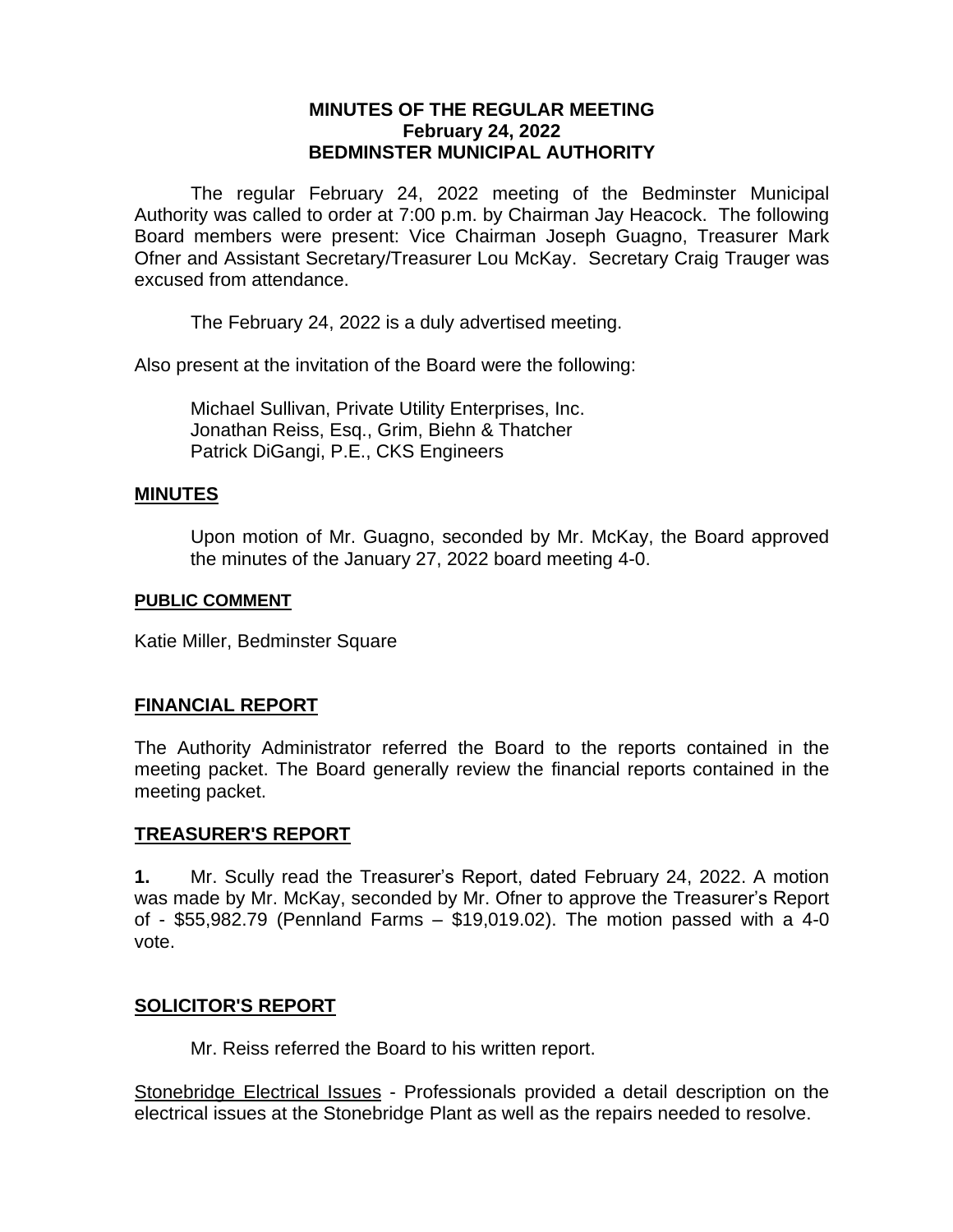Resolution 2022-02 – Stonebridge Water Booser Station Electrical Issue - A motion was made by Mr. McKay and seconded by Mr. Ofner to ratify the adoption of Resolution 2022-02-Stonebridge Water Booster Station Emergency Repairs by a 3- 0-1 vote. Mr. Guagno abstained from the vote.

## **ENGINEER'S REPORT**

### **Authority Projects**

The Authority's Engineer generally reviewed the projects within the written engineering report with the Board.

Stonebridge – Pennland Farms Water System Interconnection Project – Mr. DiGangi provided an update to the Board on the water main installation, two Booster pump replacements, paving restoration and control modifications.

A motion was made by Mr. McKay and seconded by Mr. Guagno to approve Eastern Environmental Contractors Inc., COSTARS proposal for Booster Pump Replacement at the Pennland Farms Station & SCAD Integration in the amount of \$164,700. The motion passed with a 3-0-1 vote. Mr. Guagno abstained from the vote.

## **AUTHORITY REPORT**

**Operations Report** – Mr. Scully reviewed his report with the Board.

Stonebridge Electrial Issue Complaints– Mr. Scully provided detail list of the dirty water complaints associated with the electrical issue.

Well 2 & 9 – The Board directed staff to obtain costs estimates from Trijay to automate Wells 2 & 9. Currently these wells are run manually.

507 Owlsbury Drive – Mr. Scully reviewed the complaint with the Board. The Board determined the homeowner's issue with their water heater was not related to Authority operations.

435 Buchman Road - The Board authorized a credit on the sewer portion of the bill due to the homeowner flushing their lines.

## **General Matters/Administrative/Operations**

Mr. Scully reviewed his report with the Board.